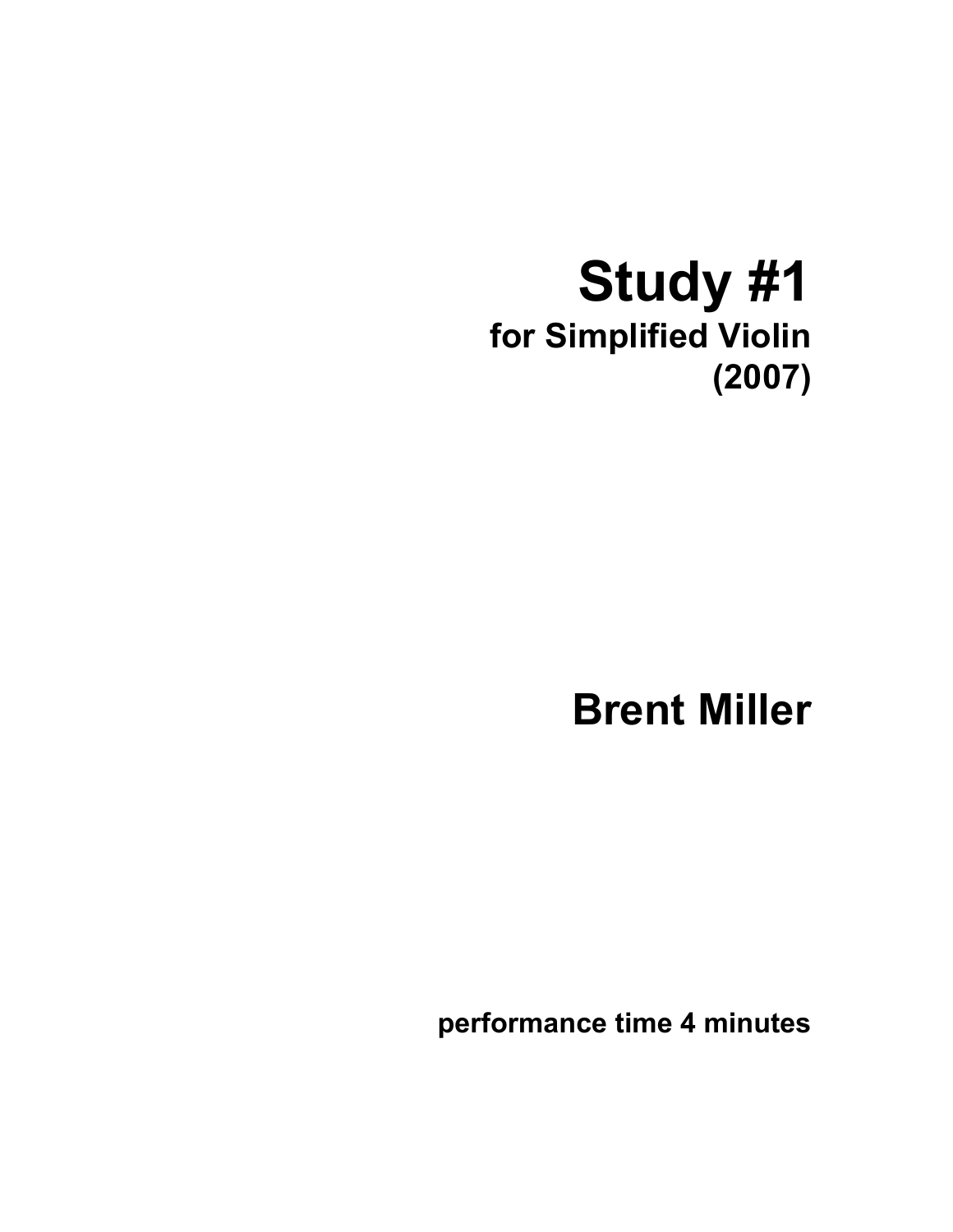## Study #1 For Simplified Violin

Eric km Clark first conceived of the Simplified Violin™ in early 2006. His simple technique of using four strings of equal thickness and tension has opened a variety of musical possibilities never before explored. Clark has defined a Simplified Instrument as one that uses all of the same string; projects involving the Simplified Cello and a Simplified Ensemble are currently in development. Clark has established a standard tuning for his Simplified Violin as follows: E  $\frac{1}{4}$ -flat, E-flat, E, and E. While the Simplified Violin has great potential for the exploration of microtonal music, it also offers an unusually rich and resonant tone.

## Performance Notes

Study #1 uses the standard tuning for Simplified Violin: IV-E  $\frac{1}{4}$  flat, III-E flat, II-E and I-E.

## About the Composer

**Brent Miller** (b. 1978) is a composer and a performer based in San Francisco, CA. He studied composition at the University of Arkansas with Robert Mueller (undergraduate) and University of Missouri-Kansas City with James Mobberley and Paul Rudy (masters). Recent projects include works for violinist Eric km Clark, Dither Electric Guitar Quartet, and the Navitas Ensemble. Brent is a founding member of The Collected, a group of nationally active composers committed to advancing the publicity of recent music produced by living musicians.

Find more information on the web: www.thecollectedmusic.org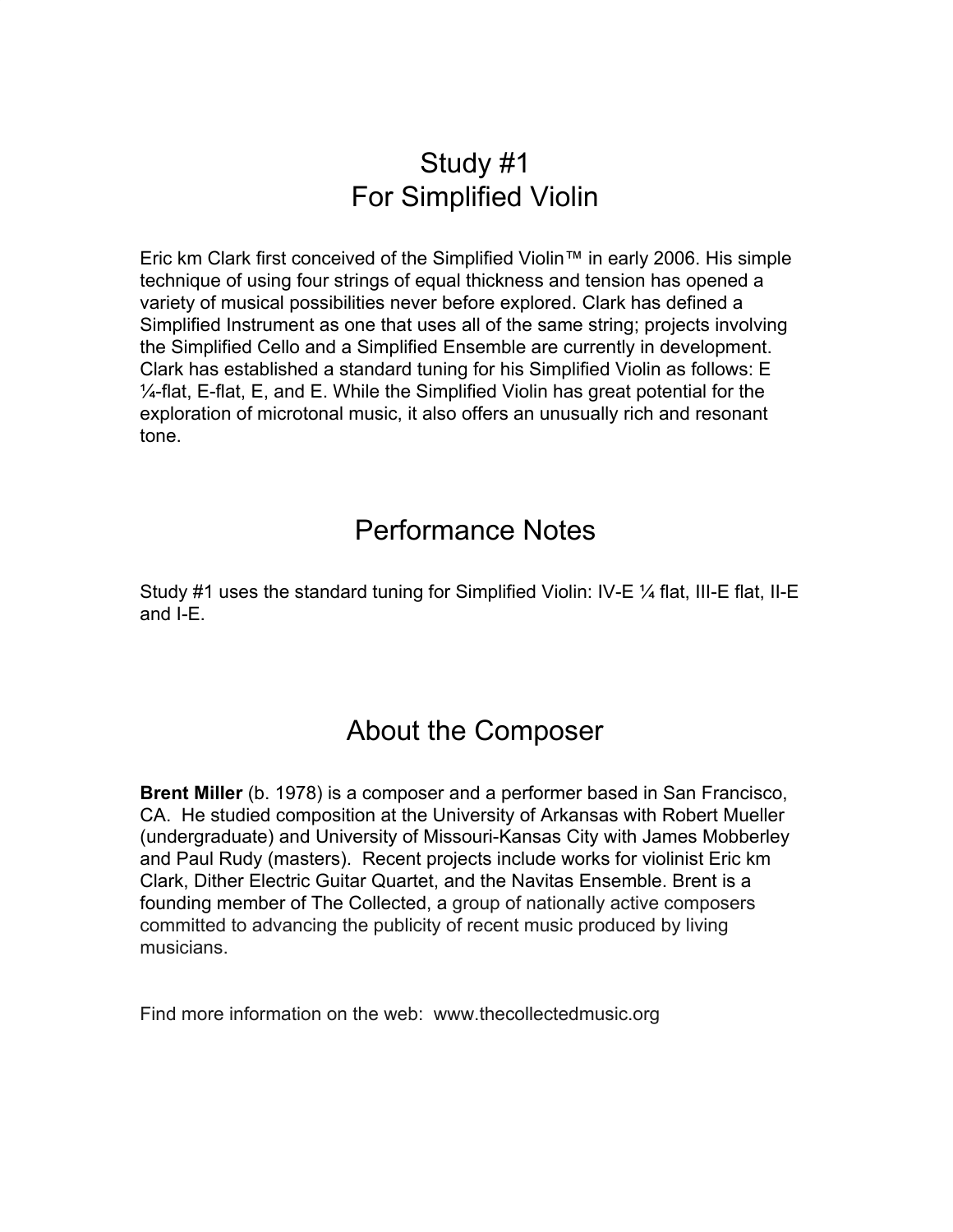Study #1 for Simplified Violin

**Brent Miller** 

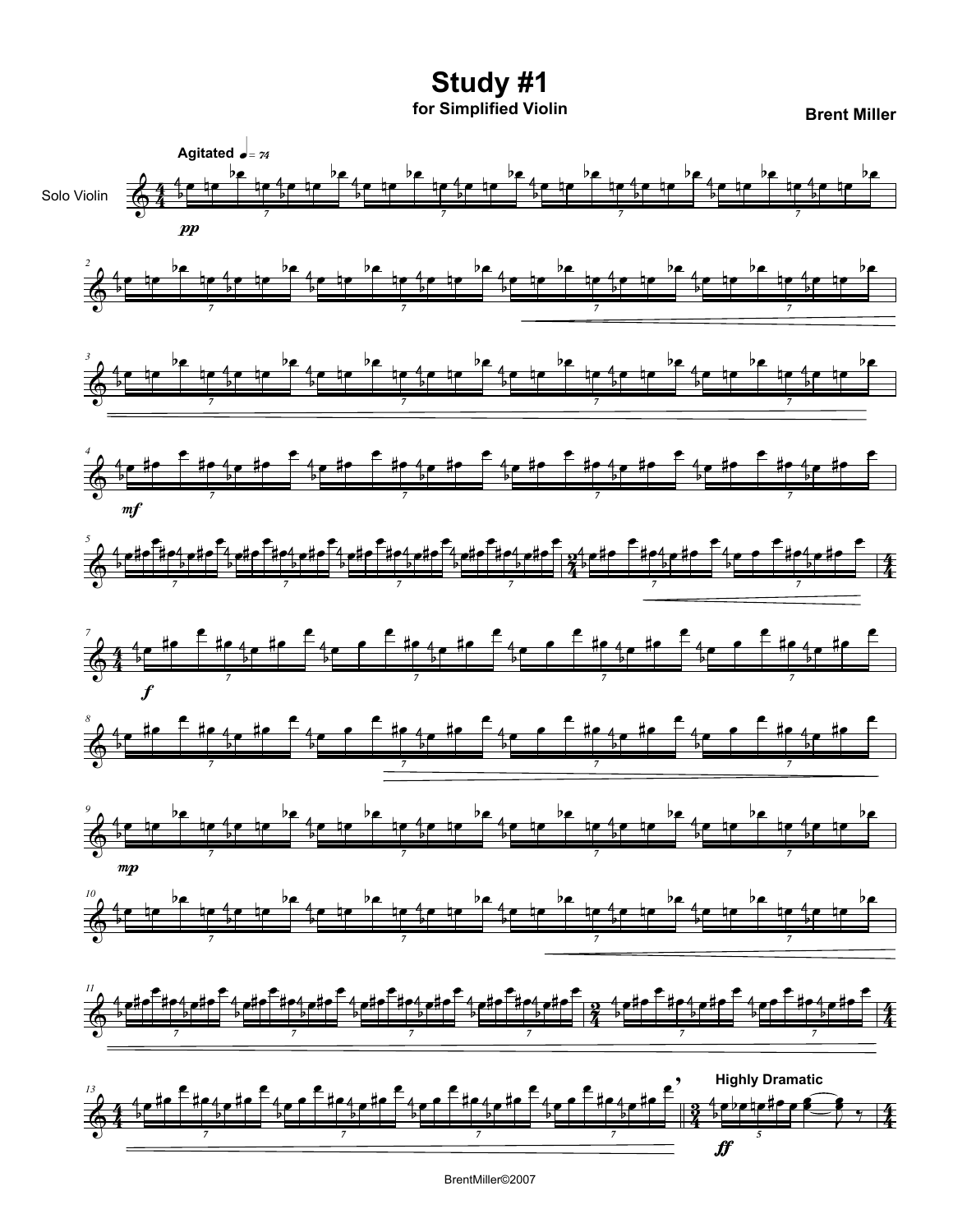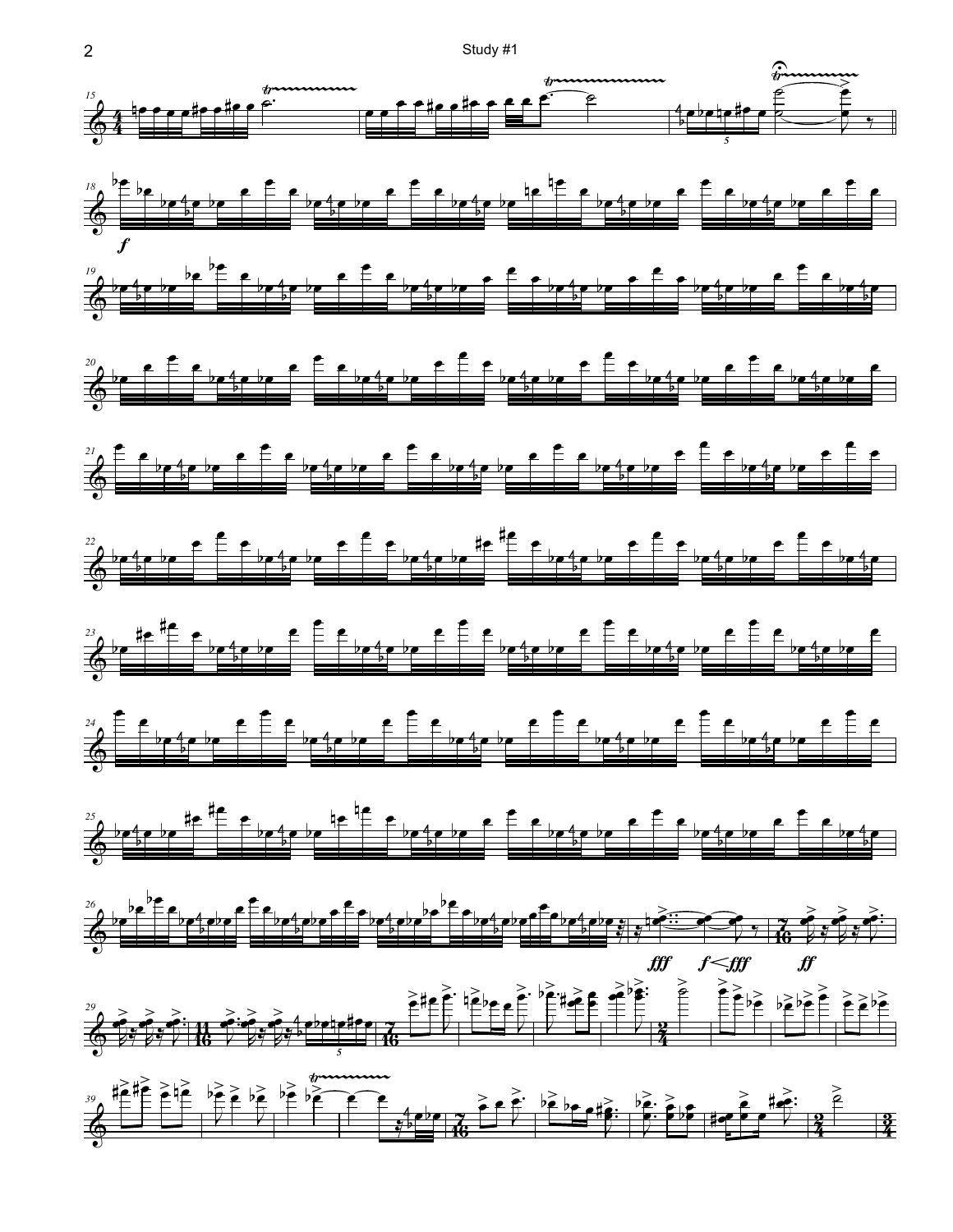